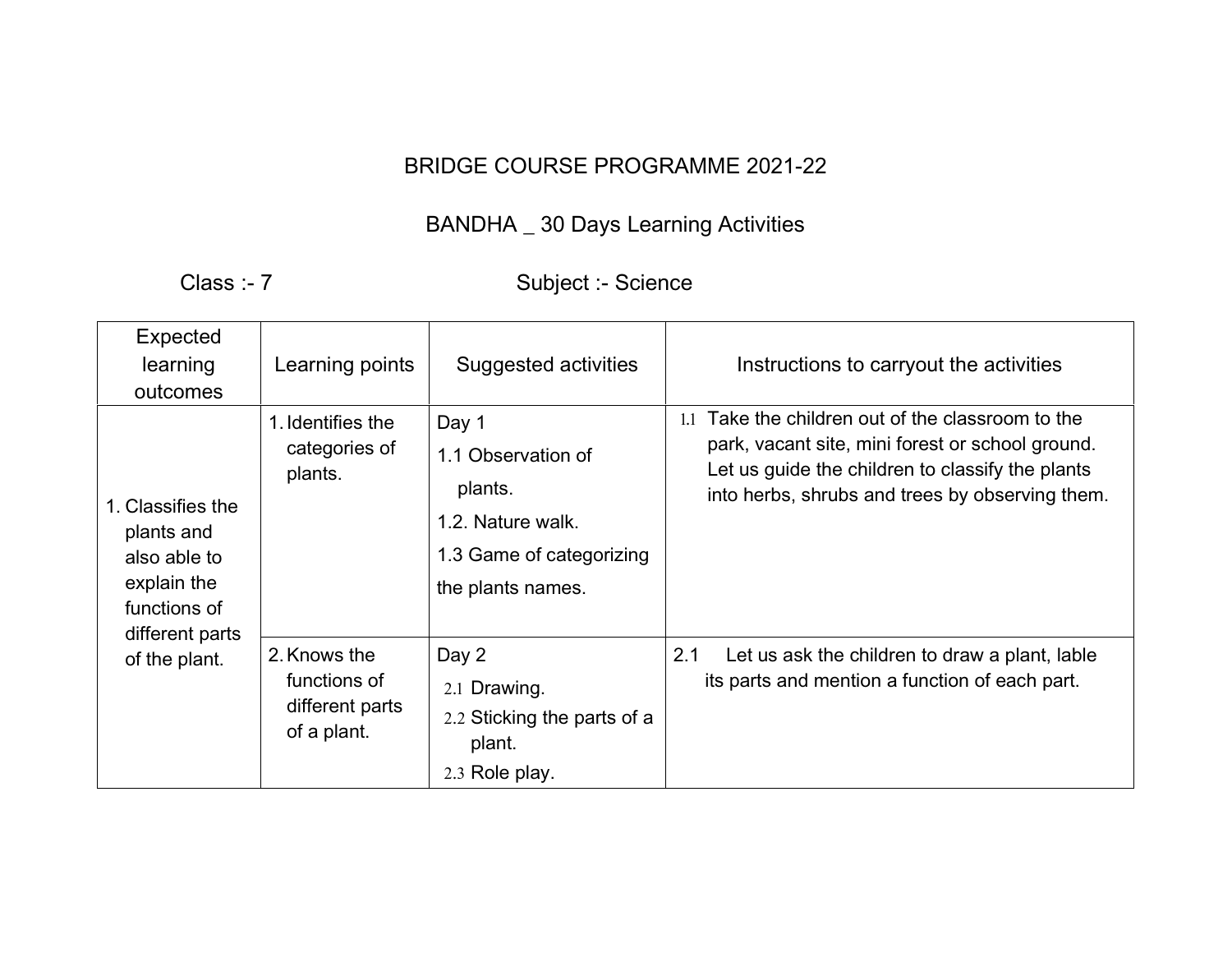| 2. Knows the<br>components of<br>air and its<br>characteristics. |                                               | 2.4 By identifying the<br>parts of a real plant<br>explains their<br>functions.                                         |                                                                                                                                                                                                                                                                                                                        |
|------------------------------------------------------------------|-----------------------------------------------|-------------------------------------------------------------------------------------------------------------------------|------------------------------------------------------------------------------------------------------------------------------------------------------------------------------------------------------------------------------------------------------------------------------------------------------------------------|
|                                                                  | 3. observes the<br>structure of<br>leaves.    | Day 3<br>3.1 Tracing leaves.<br>3.2 Demonstration.<br>3.3 Drawing leaf<br>venation.<br>3.4 Making collage<br>of leaves. | 3.1 Keep a leaf beneath a white paper. Trace the<br>leaf by rubbing the paper gently with a crayon or<br>a pencil. Let us introduce leaf venation by asking<br>the children to identify the difference in venation.<br>3.2<br>By rubbing leaves children are asked to identify<br>the presence of chlorophyll in them. |
|                                                                  | 4. Identifies the<br>components of<br>air.    | Day 4<br>4.1 Chart display.<br>4.2<br>Conducting<br>experiments.<br>Video display of<br>4.3<br>experiments.             | 4.1 Let us introduce each component of air by<br>displaying chart.<br>4.2.<br>Showing the presence of oxygen, water<br>vapour and carbon dioxide in air by experiments.                                                                                                                                                |
|                                                                  | 5. Explains the<br>characteristics<br>of air. | Day 5<br>5.1<br>Simple<br>experiments-<br>Air has no definite<br>shape.<br>2. Air occupies space.                       | 5.1 Collect plastic bags of different shapes. Ex:<br>Broom stick packs, 1/2kg, 1kg, 2kg bags of different<br>shapes. Put the pieces of chalk of same shapes in<br>these bags. Then blow the air in the bags. Observe<br>the shapes of pieces of chalks and shapes of air                                               |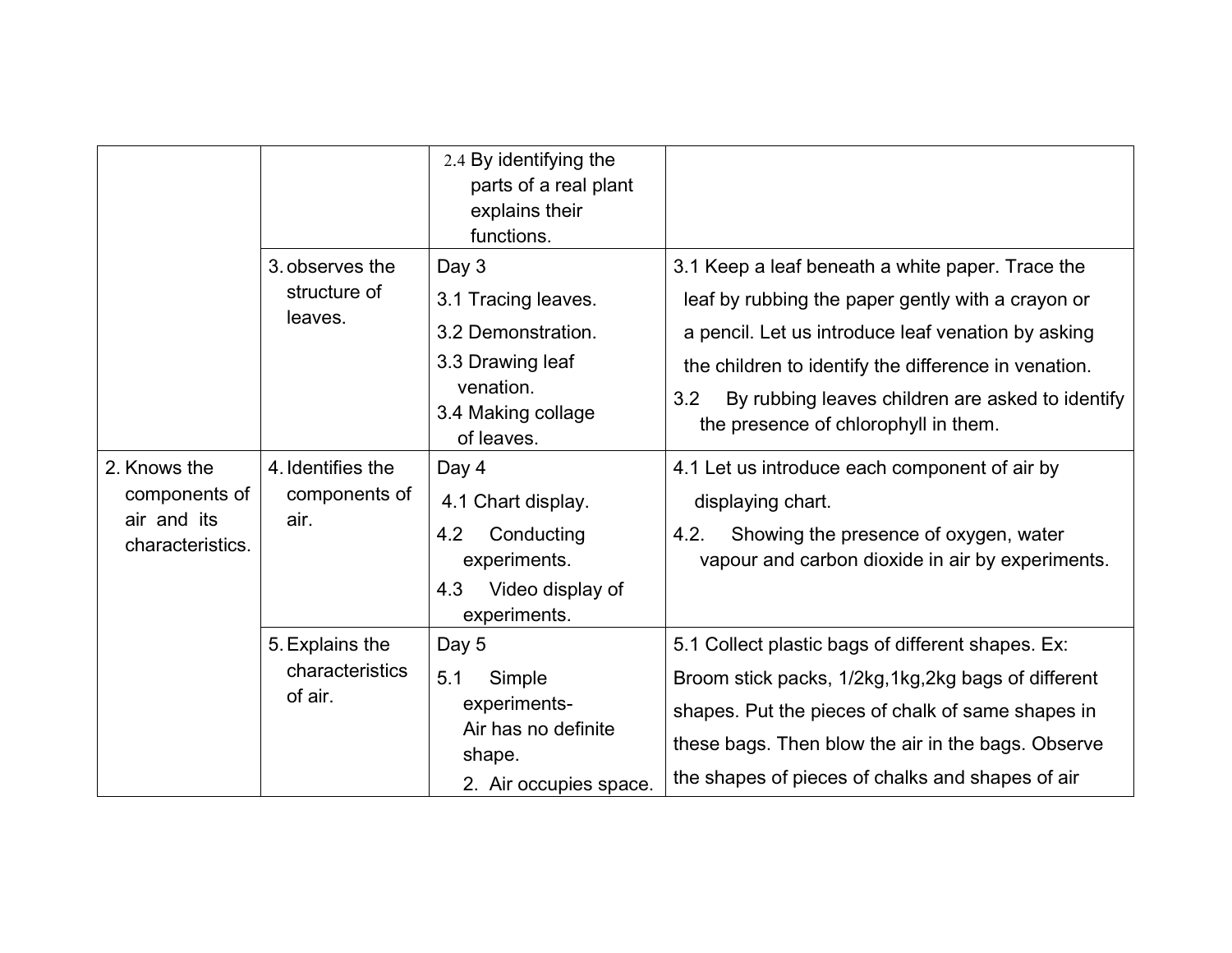|                |                                            | 3. Air has weight.<br>4. Air exerts pressure.                                  | blown bags. By discussion let us clarify the children<br>that air has no definite shape.<br>Let us help the children to do simple experiments<br>like balloon experiment, rain-bottle experiment, firki<br>experiment, magic tumbler experiment, hurricane of<br>bottle etc.         |
|----------------|--------------------------------------------|--------------------------------------------------------------------------------|--------------------------------------------------------------------------------------------------------------------------------------------------------------------------------------------------------------------------------------------------------------------------------------|
|                | 6 Knows the air is<br>a form of<br>energy. | Day 6<br>Playing with kite.<br>6.1<br>6.2 Model display.<br>6.3 Video display. | 6.1<br>Let the children make their own kite and fly it.<br>Let us ask the children to find out the form of<br>energy helping the kite to fly and clarify them that<br>air is a form of energy.<br>6.2<br>Let us explain the function of a windmill by<br>displaying the model of it. |
| 3. By          | 7. Identifies the                          | Day 7                                                                          | Conduct simple experiments-<br>7.1                                                                                                                                                                                                                                                   |
| understanding  | types of motion.                           | 7.1 Experiments related                                                        | Tie a pen to the one end of long string.                                                                                                                                                                                                                                             |
| the types of   |                                            | to types of motion.                                                            | Hold the other end of the string and move it left to                                                                                                                                                                                                                                 |
| motion         |                                            | 7.2 Game related to types                                                      | right and right to left.                                                                                                                                                                                                                                                             |
| classifies the |                                            | of motion.                                                                     | Move the same string in circular path and observe                                                                                                                                                                                                                                    |
| observed       |                                            | 7.3 Video display.                                                             | the types of motion.                                                                                                                                                                                                                                                                 |
| motion.        |                                            |                                                                                | Let the children move circularly, periodicaly<br>7.2<br>and in rectilinear way and play the top and                                                                                                                                                                                  |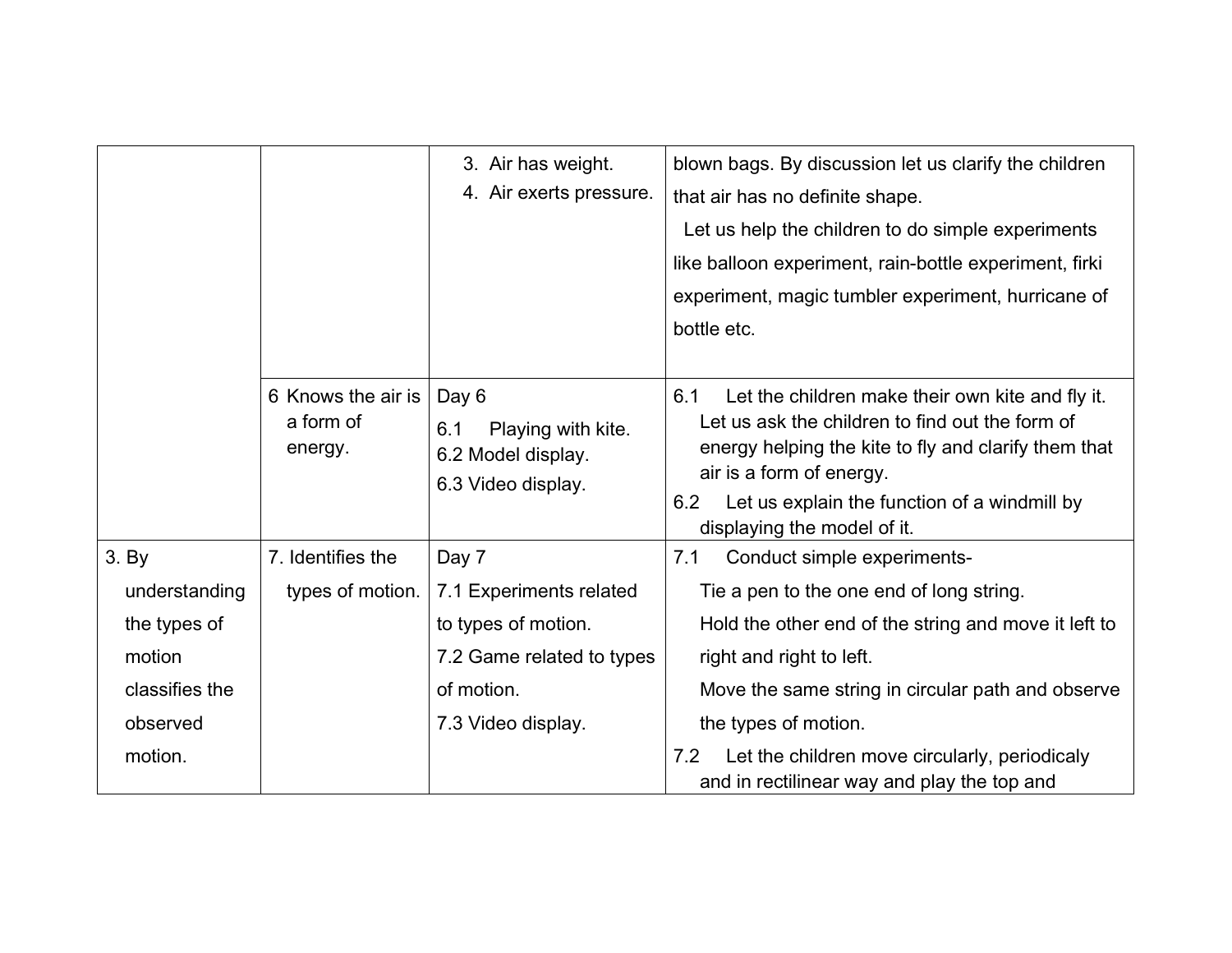|                                                                  |                                                                                                                                                                                                |                                                                                                                                                                                | understand the types of motion. Let us help them<br>to explain the types of motion.<br>hps://youtu.be/I6CVEphVZvY?t=64                                                                                                                                                                                                      |
|------------------------------------------------------------------|------------------------------------------------------------------------------------------------------------------------------------------------------------------------------------------------|--------------------------------------------------------------------------------------------------------------------------------------------------------------------------------|-----------------------------------------------------------------------------------------------------------------------------------------------------------------------------------------------------------------------------------------------------------------------------------------------------------------------------|
|                                                                  | 8. Gives<br>Day 8<br>8.1 Motion game.<br>examples for<br>8.2 Arrangement of flash<br>different types<br>of motion.<br>cards.<br>8.3 Classification of<br>pictures based on types<br>of motion. |                                                                                                                                                                                | 8.1 Make two groups of children.<br>Let one group say the type of motion and other group<br>show it by doing.                                                                                                                                                                                                               |
| 4. By knowing<br>the making of<br>fabrics<br>classifies<br>them. | 9 Identifies the<br>yarn of the<br>dress.                                                                                                                                                      | Day 9<br>9.1 Demonstration.<br>Collection of different<br>types of fabrics.<br>9.2 Collection of<br>information by interview.<br>9.3 Album preparation of<br>pieces of cloths. | Let the children collect different types of fabrics<br>9.1<br>and identify the type of yarn with which they made<br>(cotton, wool, jute, polyester, nylon, silk etc.).<br>Let the children collect the information from<br>9.2<br>their elders what the different fabrics made of and<br>explain the same in the classroom. |
|                                                                  | 10. Identifies the<br>fibres as                                                                                                                                                                | Day 10<br>10.1 Pulling thread from a                                                                                                                                           | 10.1 Let the children collect the fabric pieces of wool,<br>polyester, jute, nylon, cotton, silk etc.                                                                                                                                                                                                                       |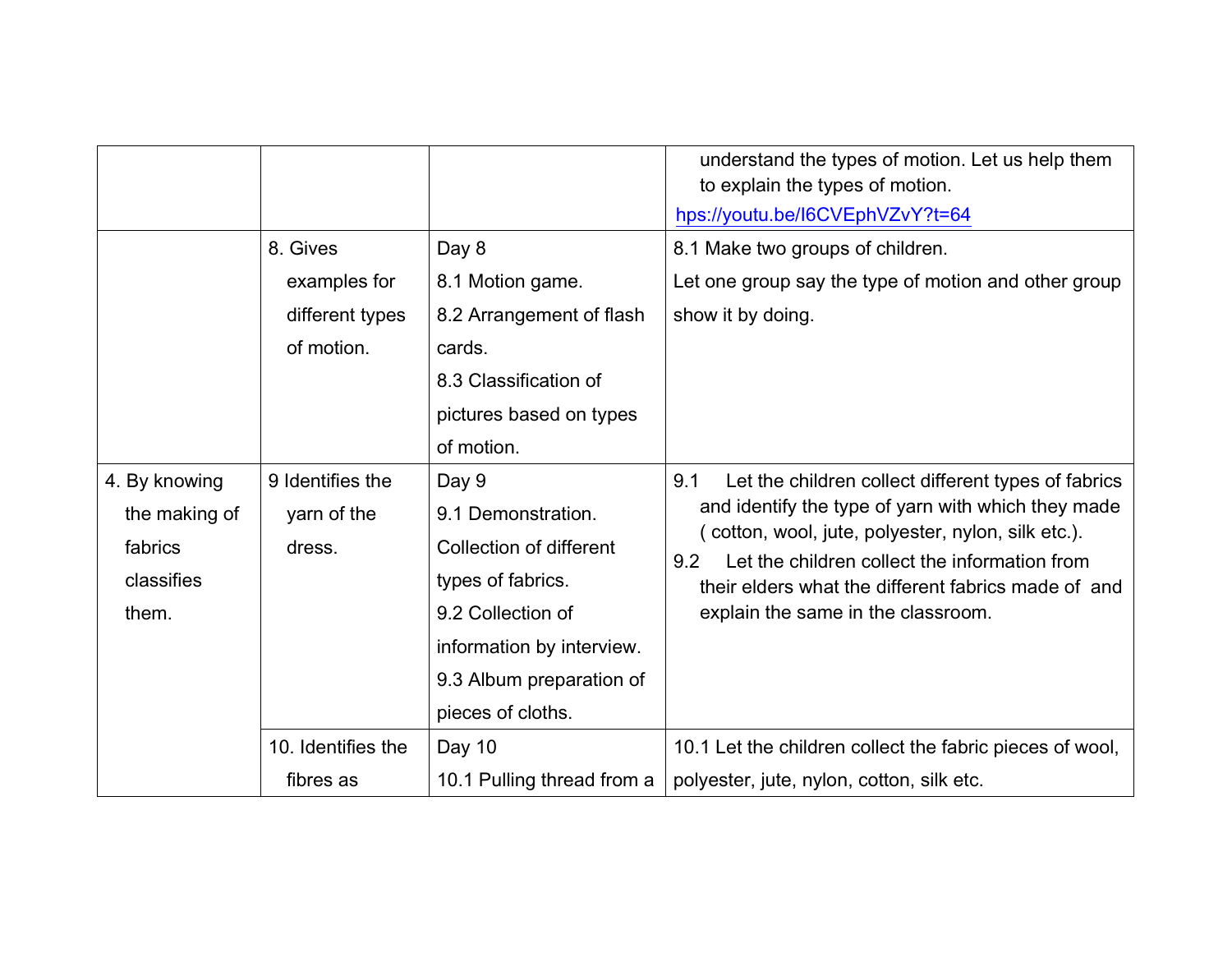| natural and  | fabric.                       | Let us guide the children to pull the yarn from the               |
|--------------|-------------------------------|-------------------------------------------------------------------|
| synthetic.   | 10.2 Experiment.              | fabrics.                                                          |
|              | 10.3 Fibres in yarn.          | 10.2 Let us ask the children to burn these yarns with             |
|              | Activity. (Splitting yarns to | the help of a candle and observe how they burn and                |
|              | get thin strands or fibres)   | what odour they give while burning. Based on this                 |
|              |                               | children are asked to classify the fibres as natural or           |
|              |                               | synthetic.                                                        |
|              |                               | Note:                                                             |
|              |                               | On burning, synthetic fibres shrink or melts and gives            |
|              |                               | out an odour similar to burning plastics.                         |
|              |                               | Natural fibres burn and gives an odour similar to                 |
|              |                               | burning paper.                                                    |
| 11. Knows    | Day 11                        | 11.1 Let us guide each child to spin cotton yarn by               |
| spinning and | 11.1 Spinning cotton yarn.    | giving cotton. (For details see page number 21 of 6 <sup>th</sup> |
| weaving.     | 11.2 Field visit.             | standard science textbook.)                                       |
|              | Demonstration of<br>11.3      | 11.2 Let us take the children to nearby handloom and              |
|              | knitting a sweater.           | collect the information by observation.                           |
|              | 11.4 Displaying pictures      |                                                                   |
|              | of spinning and<br>weaving.   |                                                                   |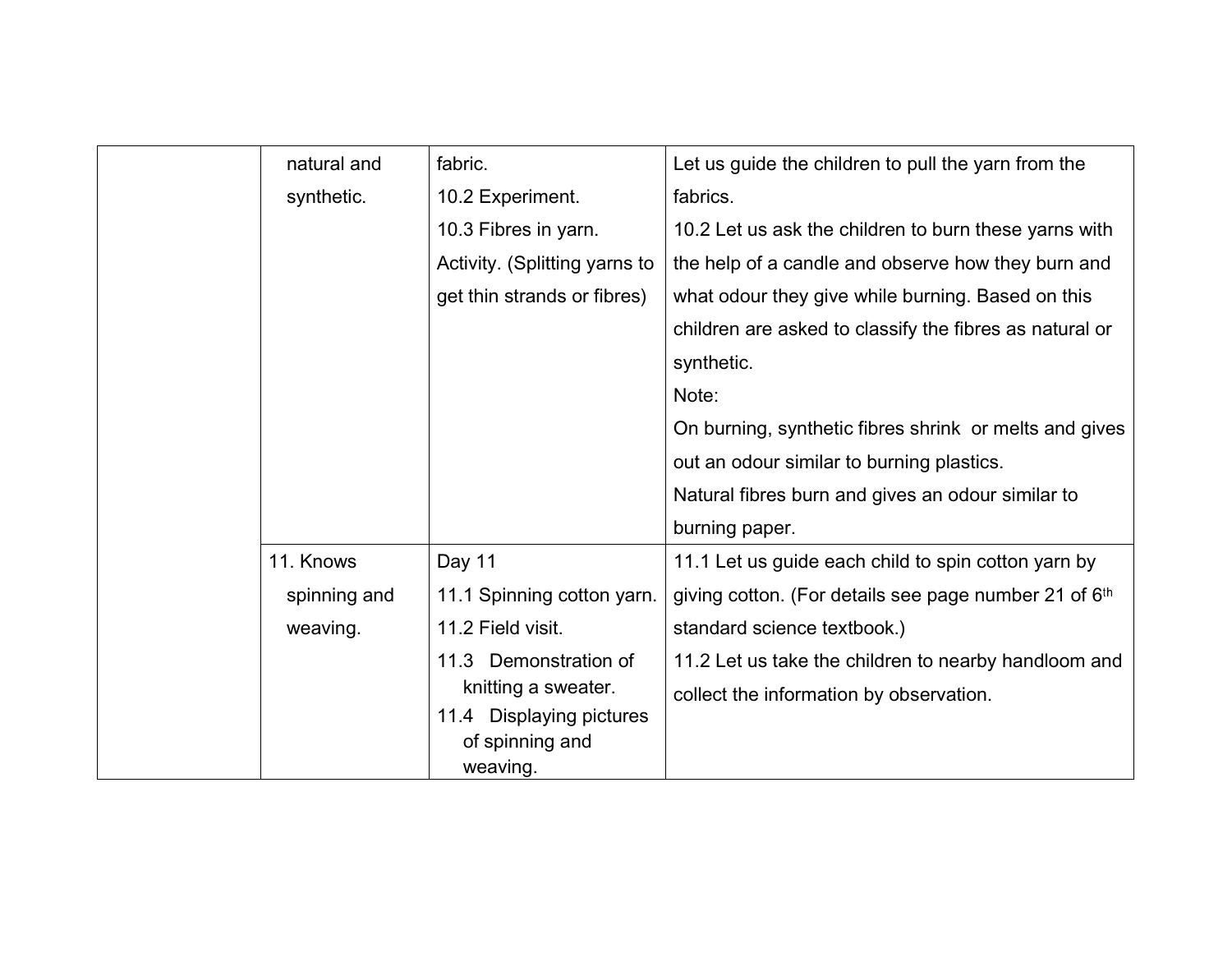| 5. By knowing | 12. Classifies the          | Day 12                    | 12.1 Give every child an empty flash card. Ask them                                         |
|---------------|-----------------------------|---------------------------|---------------------------------------------------------------------------------------------|
| the types of  | resources into              | 12.1 Classification game. | to write the name of any one resource they know.                                            |
| natural       | natural and                 | (Manmade / natural        | Stick the charts with the title 'Natural resource' and                                      |
| resources     | manmade.                    | resource)                 | 'Manmade resource' on the wall. Let each child stick                                        |
| understands   |                             | 12.2 Group game.          | their flash cards in suitable chart. After completion let                                   |
| the need of   |                             | 12.3 Solving puzzles.     | the children read the charts.                                                               |
| consevation   |                             |                           | 12.2 In/out game for natural and manmade                                                    |
| and moderate  |                             |                           | resources.                                                                                  |
| use.          | 13. Classifies the          | Day 13                    | Make the children to understand renewable<br>13.1                                           |
|               | resources into              | 13.1 Card in the box -    | and non-renewable resources. Keep two boxes                                                 |
|               | renewable and               | game                      | with lables renewable resource and non-<br>renewable resource. Let us guide the children to |
|               | non-renewable.              |                           | choose the suitable resource box to put the given                                           |
|               |                             | 13.2 Exhibition.          | flash cards.                                                                                |
|               |                             | 13.3 Note writing.        |                                                                                             |
|               |                             | 13.4 Discussion.          |                                                                                             |
|               | 14. Discusses the<br>Day 14 |                           |                                                                                             |
|               |                             |                           | 14.1 Are resources available to everyone? Why if                                            |
|               | need of careful             | 14.1 Discussion.          | not? What could be done that everyone can get the                                           |
|               | use of natural              | 14.2 Question-            | resources all time?                                                                         |
|               | resources.                  | answers.                  | By asking these questions let us discuss about                                              |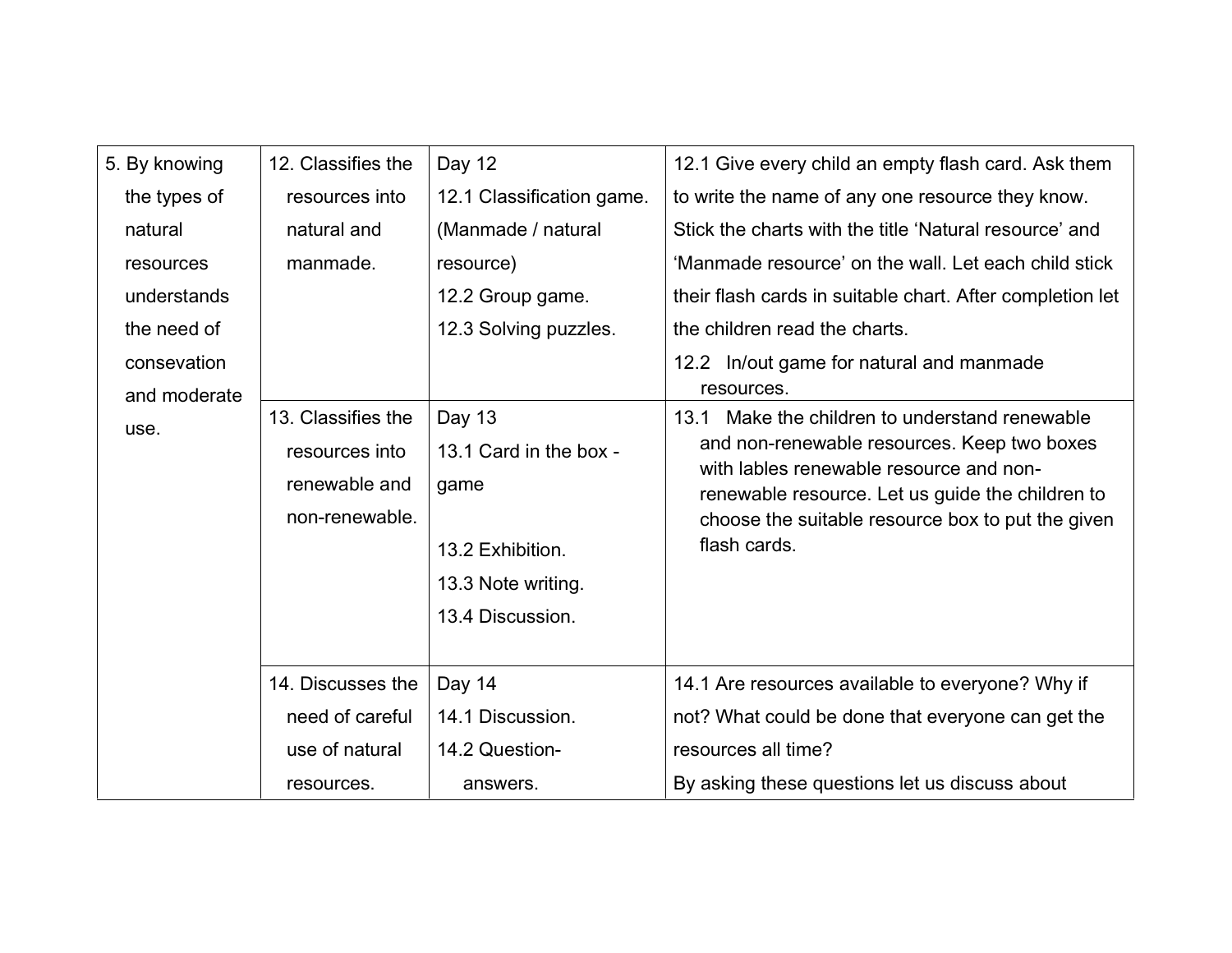|                                                       |                                                                                                                                                              | 14.3<br>Essay writing.<br>14.4 Video display.                                 | conservation and careful use of natural resources.                                                                                                                                                                                                                                                                                                                                                                                                                                                                  |
|-------------------------------------------------------|--------------------------------------------------------------------------------------------------------------------------------------------------------------|-------------------------------------------------------------------------------|---------------------------------------------------------------------------------------------------------------------------------------------------------------------------------------------------------------------------------------------------------------------------------------------------------------------------------------------------------------------------------------------------------------------------------------------------------------------------------------------------------------------|
| 6. Understands<br>the<br>characteristics<br>of light. | 15. Differentiates<br>between<br>luminous and<br>non-luminous<br>objects.                                                                                    | Day 15<br>15.1 Classification of<br>objects.<br>15.2 Completing the<br>table. | Let us facilitate to sort and interpret the given<br>$\bullet$<br>objects as self luminous and non-luminous.                                                                                                                                                                                                                                                                                                                                                                                                        |
|                                                       | 16. Identifies<br>Day 15<br>16.1 Fun with glass.<br>transparent,<br>16.2 Discussion.<br>translucent and<br>opaque objects.<br>16.3 Listing.<br>16.4 Sorting. |                                                                               | 16.1 Give every child a piece of transparent glass<br>and ask them to see the objects through it. Again ask<br>the children to see through it after rubbing the glass<br>in the sand. Again ask the children to rub the glass in<br>the sand and see through it. Let us give opportunity<br>to share their experiences and discuss about<br>transparent and opaque objects.<br>16.4 Let us instruct the children to classify the given<br>objects as transparent, translucent and opaque by<br>seeing through them. |
|                                                       | 17. Light travels<br>along a straight                                                                                                                        | Day 16<br>17.1 Observe the                                                    | 17.1 Spread a black coloured sheet of paper on the<br>floor. Fix a comb at one end of the paper and fix a                                                                                                                                                                                                                                                                                                                                                                                                           |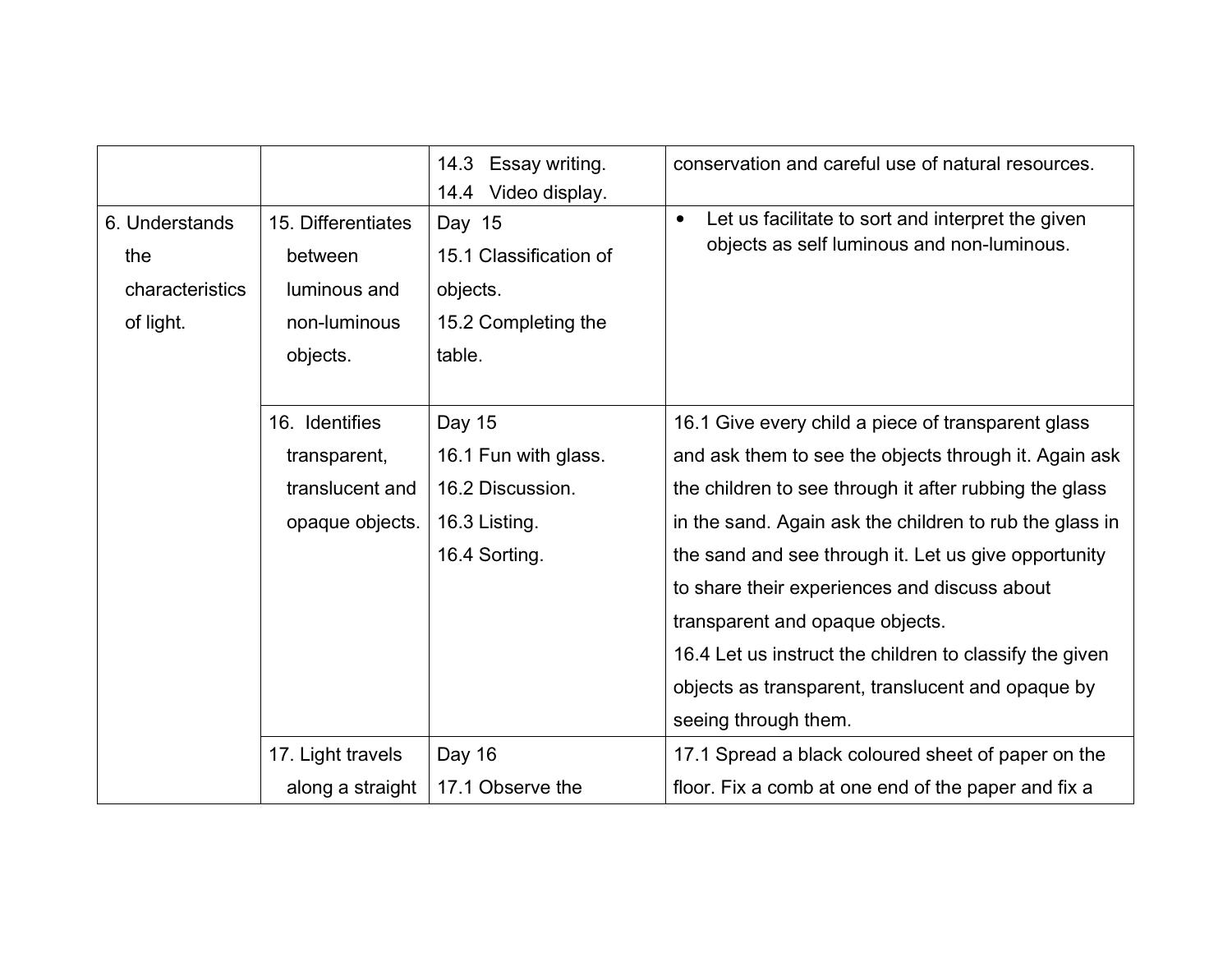|                                             | line.                                                                    | propagation of light.<br>17.2 Experiment with<br>three cardboard sheets.<br>17.3 Observe the light<br>through a piece of pipe.<br>17.4 Preparation of<br>pinhole camera. | mirror opposite to the comb at the other end of the<br>paper. Send a beam of light from a torch through the<br>comb and let it fall on the mirror.<br>Let us make the children to understand the<br>phenomenon taking place and discuss about the<br>rectilinear propagation of light. |
|---------------------------------------------|--------------------------------------------------------------------------|--------------------------------------------------------------------------------------------------------------------------------------------------------------------------|----------------------------------------------------------------------------------------------------------------------------------------------------------------------------------------------------------------------------------------------------------------------------------------|
| 7. Explains the<br>properties of<br>magnet. | 18. Gets to know<br>about magnetic<br>and non-<br>magnetic<br>materials. | Day 17.<br>18.1 Playing with a<br>magnet.<br>18.2 Pick iron from sand.<br>18.3 List out magnetic<br>and non-magnetic<br>materials.<br>18.4 Tabulation.                   | 18.1 By giving a magnet let us ask the children to<br>classify the given objects as magnetic or non-<br>magnetic materials.<br>18.4 Let us do the activity 13.1 of 6 <sup>th</sup> standard<br>science textbook.                                                                       |
|                                             | 19. Knows the<br>types of                                                | Day 18<br>19.1<br>Exhibiting magnets.                                                                                                                                    | 19.1 By exhibiting different types of magnets let us<br>introduce them based on their shapes. Also let us                                                                                                                                                                              |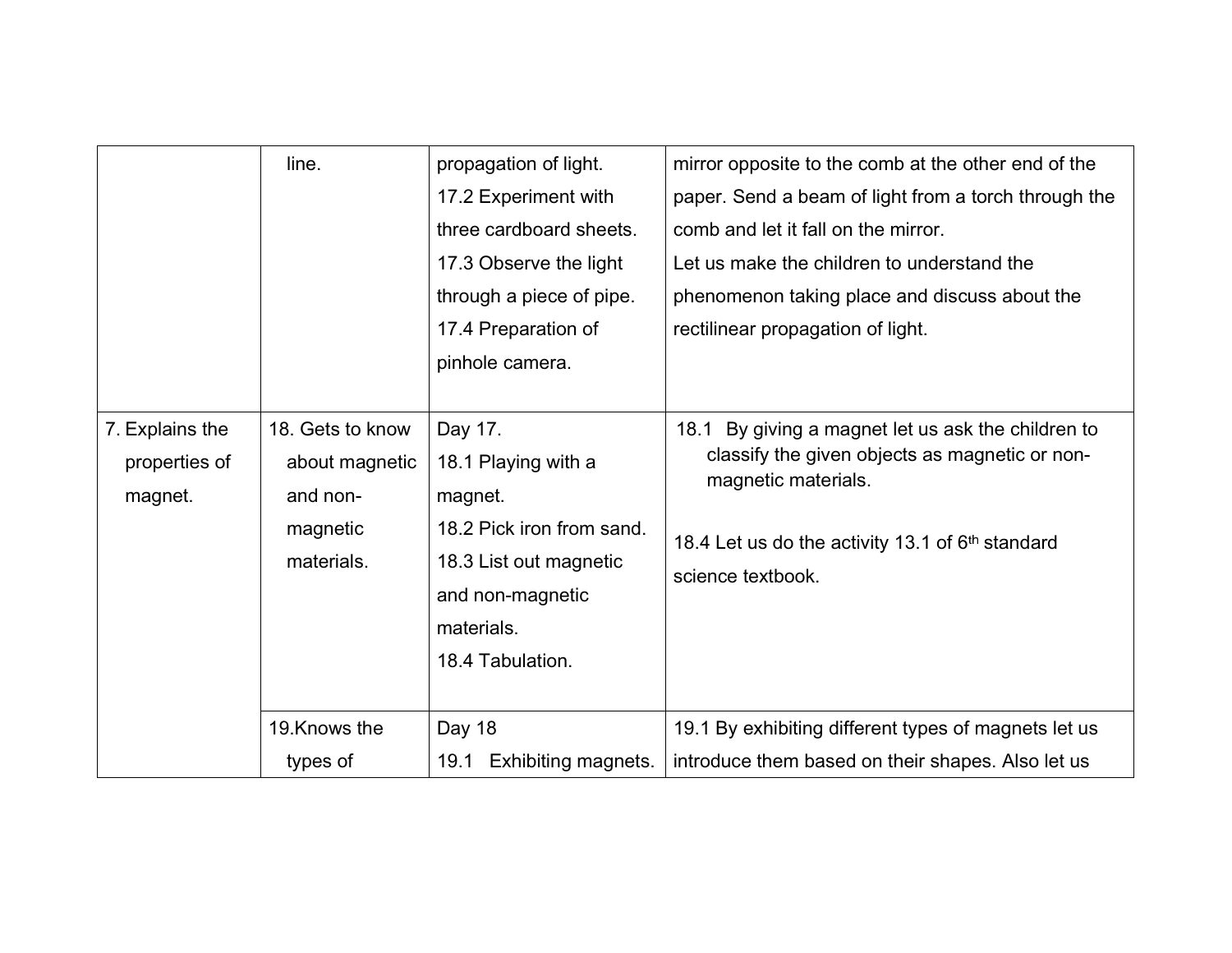|      | magnets and              | 19.2<br>Drawing.           | show the uses of magnets through videos.             |
|------|--------------------------|----------------------------|------------------------------------------------------|
|      | their uses.              | 19.3<br>Stick the picture. |                                                      |
|      | Video display.<br>19.4   |                            |                                                      |
|      | 20. Explains the         | Day 19.                    | 20.1 By suspending a bar magnet let us ask the       |
|      | properties of            | 20.1 Experimental          | children to observe the position of the ends of the  |
|      | magnet.                  | activities:                | magnet when it comes to rest. Let us make the        |
|      |                          | 1. A freely suspended      | children to understand why the magnet always aligns  |
|      |                          | magnet always aligns in    | in North-South direction.                            |
|      |                          | North-South direction.     | Also we can give opportunity for children to conduct |
|      |                          | 2. Poles of a magnet are   | simple magnetic experiments.                         |
|      |                          | said to be near the ends.  |                                                      |
|      |                          | 3. Opposite poles of two   |                                                      |
|      |                          | magnets attracts each      | 20.2 Use the below link to watch videos related to   |
|      | other whereas similar    |                            | activities.                                          |
|      | poles repel one another. |                            | https://youtu.be/K0IPqYfmFF4                         |
|      |                          |                            |                                                      |
|      | 20.2 Video display.      |                            |                                                      |
| 20.3 |                          | Chart preparation.         |                                                      |
|      |                          |                            |                                                      |
|      |                          |                            |                                                      |
|      |                          |                            |                                                      |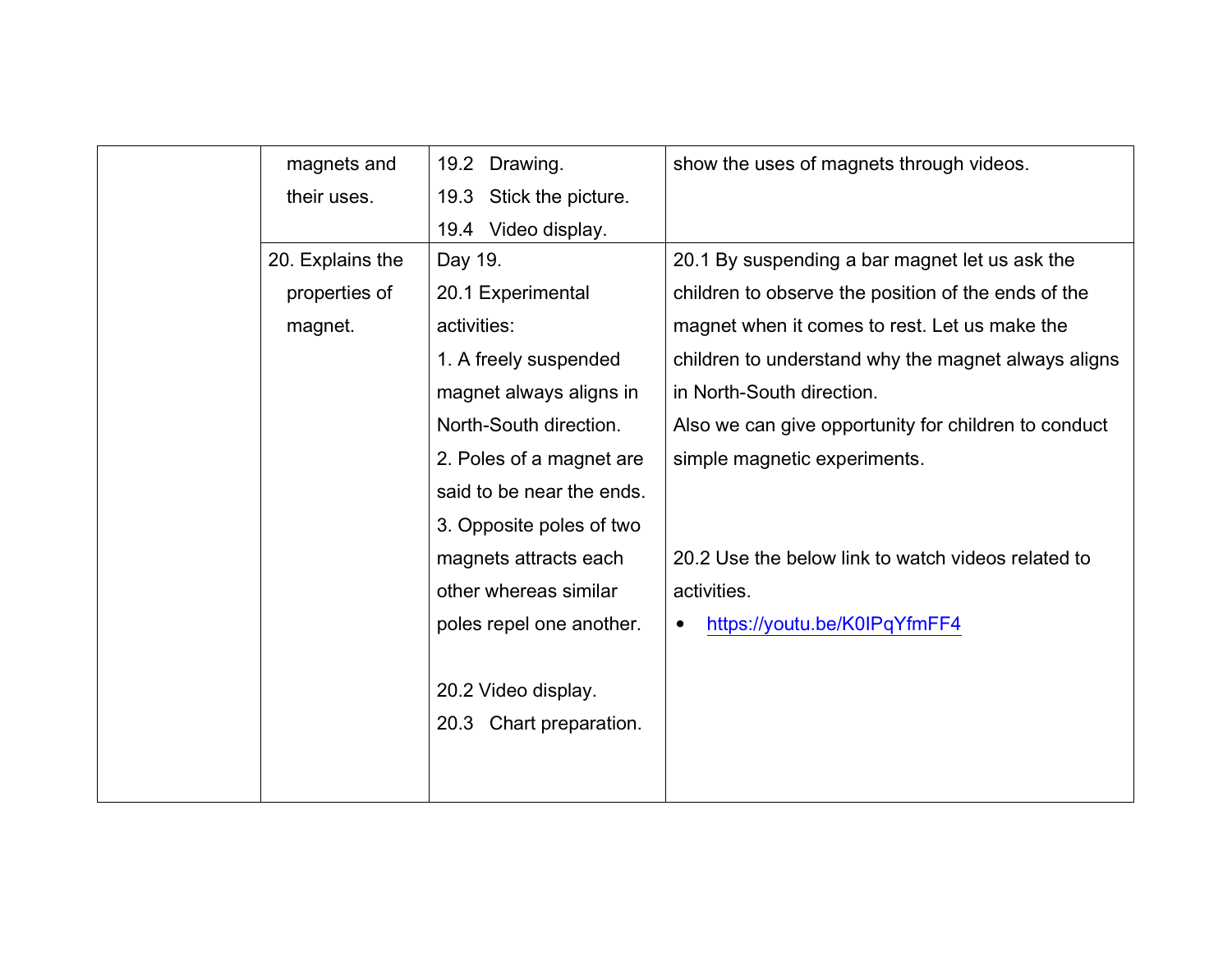| 8. Performs<br>simple<br>experiments<br>using electric<br>cells. | 21. Efficiently<br>uses an electric<br>cell by knowing<br>its function. | Day 20.<br>21.1 Observation of a dry<br>cell.<br>21.2 Diagram of dry cell.<br>21.3 Listing out the uses<br>of dry cell.<br>21.4 Arrangement of<br>electric cells in a torch. | 21.1 Guiding each child to get a dry cell and<br>observe its parts by cutting it carefully. Let us<br>explain the parts of dry cell and their structure. Let<br>us facilitate the children to make arrangements of<br>positive and negative terminals based on their<br>experiences.<br>21.3 Let us help the children to list out the devices<br>which uses dry cell. |
|------------------------------------------------------------------|-------------------------------------------------------------------------|------------------------------------------------------------------------------------------------------------------------------------------------------------------------------|-----------------------------------------------------------------------------------------------------------------------------------------------------------------------------------------------------------------------------------------------------------------------------------------------------------------------------------------------------------------------|
|                                                                  | 22. Develops skill<br>to construct<br>simple electric<br>circuits.      | Day 21.<br>22.1 preparation of<br>simple electric circuit.<br>22.2 Project.<br>22.3 Circuit diagram.<br>22.4 Writing symbols for<br>circuit components.                      | 22.1 Let us help each child to construct a simple<br>circuit by using switch, dry cell, bulb and<br>connecting wires.<br>Give a project to prepare a toy motor, toy fan<br>22.2<br>etc. by using simple circuit components.<br>22.4<br>Cell<br>Bulb<br>Switch on<br>Switch off<br>Battery                                                                             |
|                                                                  | 23. Identifies<br>electric                                              | Day 22.<br>23.1 Experimental                                                                                                                                                 | 23.1 Let us help the children to test the<br>conductivity of different materials such as<br>copper, iron, plastic, rubber, graphite, wood                                                                                                                                                                                                                             |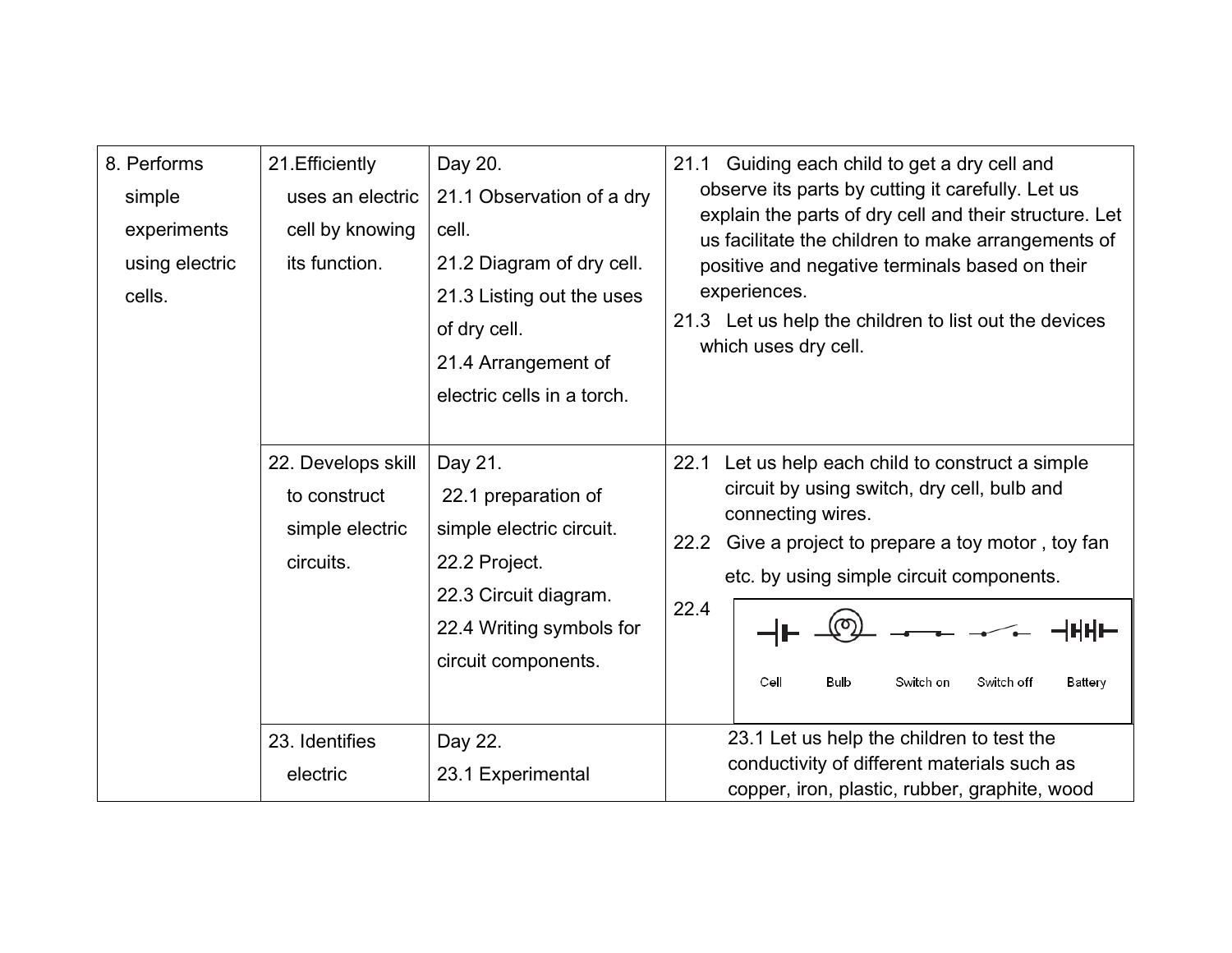|                | conductors and<br>insulators. | activity.<br>23.2 Group discussion.<br>23.3 Listing out<br>conductors and<br>insulators.<br>23.4. Album preparation<br>of conductors and<br>insulators.<br>23.5 How steady is your<br>hand?<br>-Activity. | piece, glass etc. by keeping them between the<br>free ends of circuit wires. Also let us discuss<br>about glowing of bulb.<br>23.5 Let us ask the children to do suggested activity<br>2 in page no 124 of 6 <sup>th</sup> standard science textbook. |
|----------------|-------------------------------|-----------------------------------------------------------------------------------------------------------------------------------------------------------------------------------------------------------|-------------------------------------------------------------------------------------------------------------------------------------------------------------------------------------------------------------------------------------------------------|
| 9. Identifies  | 24. Identifies the            | Day 23                                                                                                                                                                                                    | 24.1 By making three groups of children, let us ask                                                                                                                                                                                                   |
| reversible and | changes taking                | 24.1 Group discussion                                                                                                                                                                                     | each group to list out the changes they have noticed                                                                                                                                                                                                  |
| non-reversible | place around.                 | 24.2 Identify the change-                                                                                                                                                                                 | daily.                                                                                                                                                                                                                                                |
| changes.       |                               | game.                                                                                                                                                                                                     | Also let us help them to share the list in the                                                                                                                                                                                                        |
|                |                               | 24.3 Listing out.                                                                                                                                                                                         | classroom.                                                                                                                                                                                                                                            |
|                |                               | 24.4 Observation.                                                                                                                                                                                         | 24.2 Tell them a change and let the children say the                                                                                                                                                                                                  |
|                |                               |                                                                                                                                                                                                           | type of change.                                                                                                                                                                                                                                       |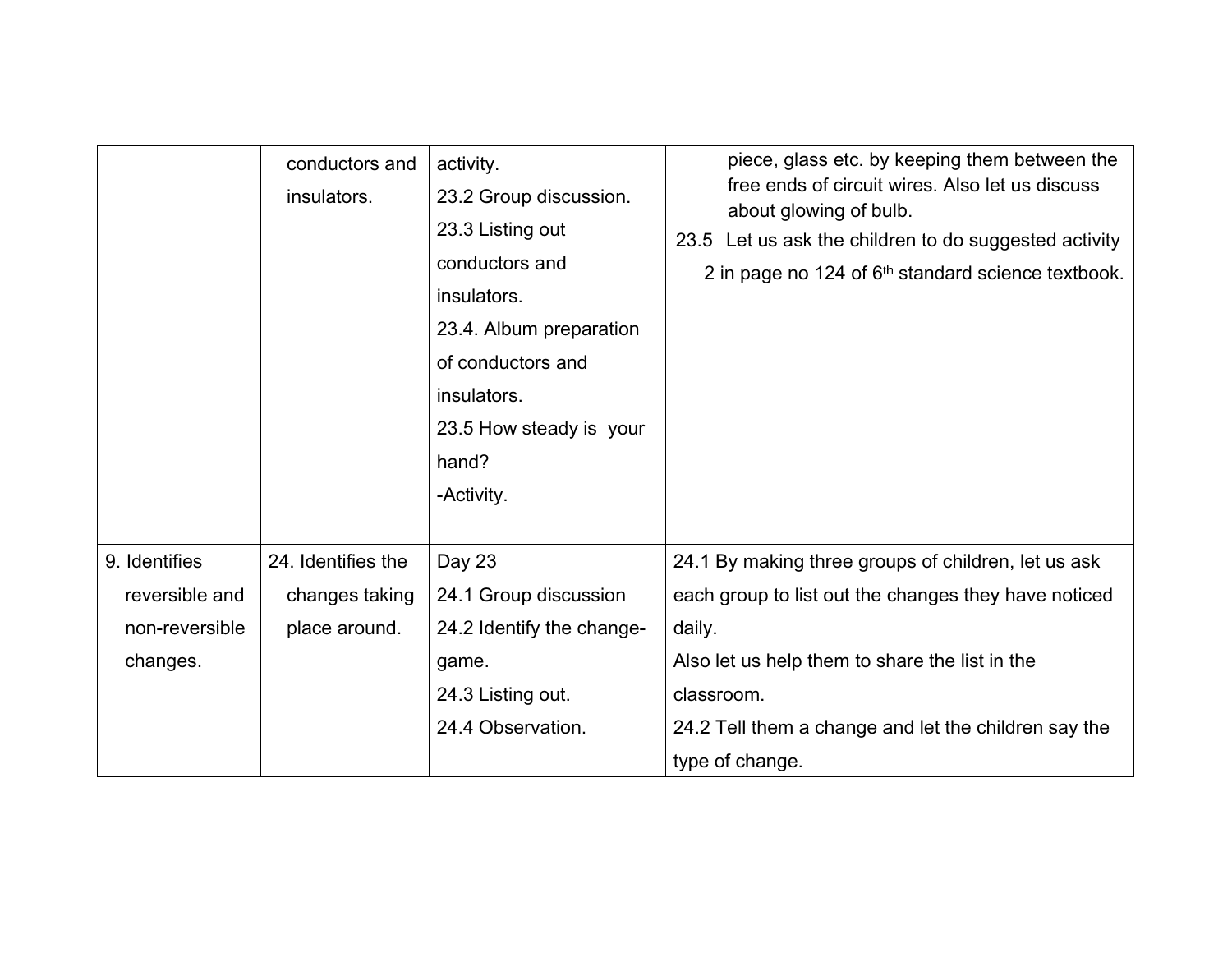|                                                                      |                                                                         |                                                                                        |                                                     | Example: When a balloon is blown- Change in shape<br>and size.<br>When a piece of paper is folded-Change in shape.                                                                                                                                                                                                                                                                                                                                                                                                                    |
|----------------------------------------------------------------------|-------------------------------------------------------------------------|----------------------------------------------------------------------------------------|-----------------------------------------------------|---------------------------------------------------------------------------------------------------------------------------------------------------------------------------------------------------------------------------------------------------------------------------------------------------------------------------------------------------------------------------------------------------------------------------------------------------------------------------------------------------------------------------------------|
|                                                                      | 25. Classifies the<br>changes into<br>reversible and<br>non-reversible. | Day 24.<br>25.1<br>25.2<br>Discussion.<br>25.3<br>Tabulation.<br>Reversible<br>change. | Simple activities.<br>Non-<br>reversible<br>change. | 25.1 Make two groups of children.<br>Let one group cut the paper and make paper craft<br>such as boat, aeroplane, flower etc. and second<br>group make different shapes with clay. Ask the<br>second group to get back the original shape of clay.<br>Can we get back the original shape of paper? By<br>asking such questions let us help children to<br>understand reversible and non-reversible changes.<br>Let us ask the children to classify the changes taking<br>place around us as reversible and non-reversible<br>changes. |
| 10. Gets<br>awareness<br>about the need<br><b>of</b><br>conservation | 26. Knows the<br>compulsory of<br>careful use of<br>water.              | Day 25.<br>use?<br>-Survey.<br>26.2<br>Discussion.<br>26.3                             | 26.1 How much water do I<br>What happens if a       | 26.1 Let all the children write the amount of water<br>required for different household work in their home by<br>guessing.<br>Let them know who is using the water carefully and<br>who is not. Let them find the average use of water in                                                                                                                                                                                                                                                                                             |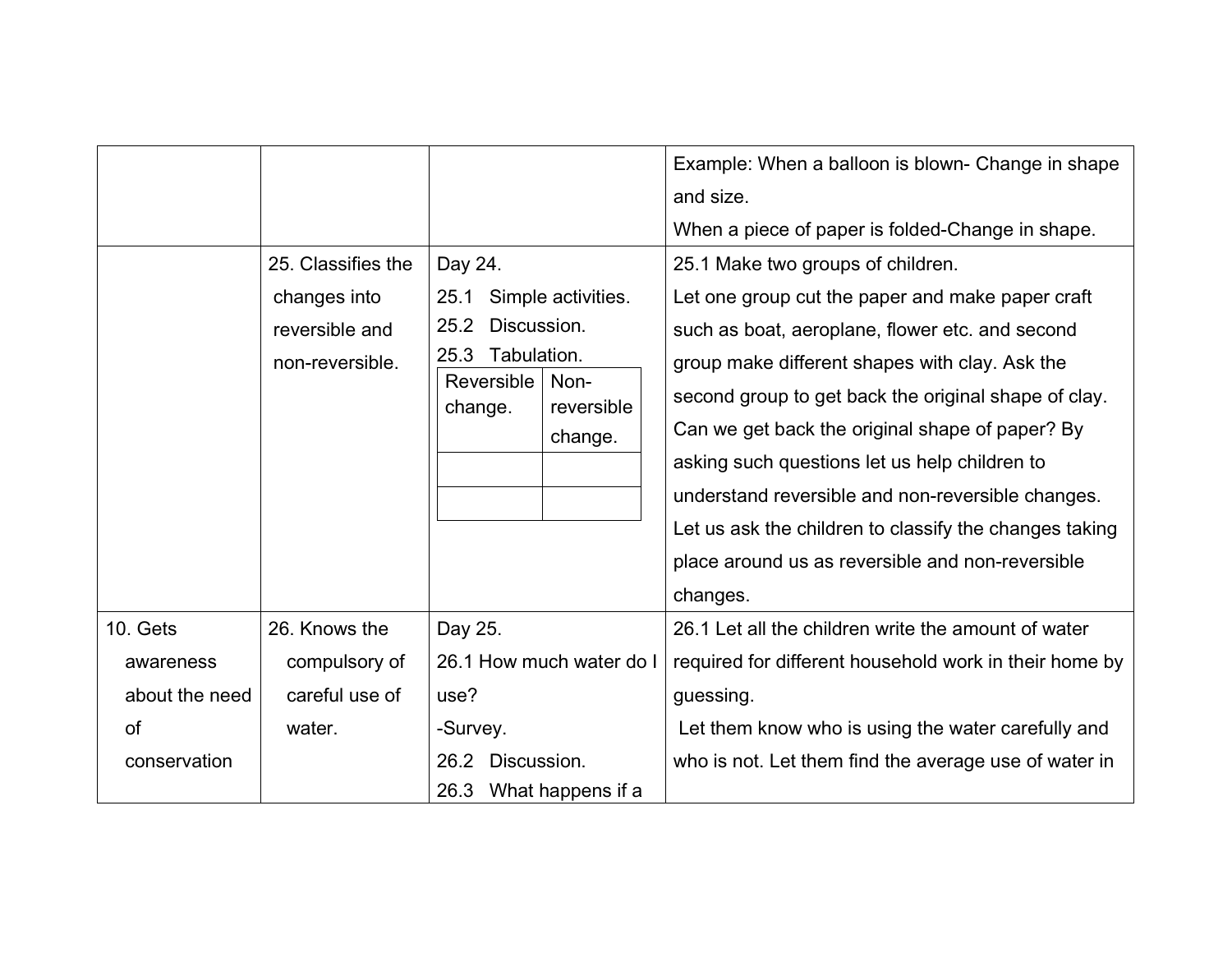| and careful<br>use of water.               |                                                               | day goes without<br>water? - Skit.<br>26.4 Interview.                                                                                    | each house per day. By discussion let us make the<br>children to understand the bad effects of over usage<br>of water.                                                                                                                                                                                                           |
|--------------------------------------------|---------------------------------------------------------------|------------------------------------------------------------------------------------------------------------------------------------------|----------------------------------------------------------------------------------------------------------------------------------------------------------------------------------------------------------------------------------------------------------------------------------------------------------------------------------|
|                                            | 27. Analyses the<br>effects of floods<br>and drought.         | Day 26.<br>27.1 Video display and<br>discussion. 27.2 Debate.<br>27.3 Essay writing.<br>27.4 Drawing.                                    | 27.1 Let us show the pictures or videos related to the<br>effects of floods and drought.<br>Let us facilitate the children to analyze the effects of<br>floods and droughts discussing themselves.                                                                                                                               |
|                                            | 28. Knows the<br>importance of<br>collection of<br>rainwater. | Day 27.<br>28.1 Group discussion.<br>28.2 Survey.<br>28.3 Street play.<br>28.4 Poster preparation.<br>28.5 Field visit.<br>28.6 Lecture. | 28.1 By discussion let us find the ways to overcome<br>the scarcity of water.<br>Let us help the children to understand rainwater<br>harvesting is the only way to overcome scarcity of<br>water.<br>28.2 Let us help the children to do survey and<br>consolidate about whether people are collecting<br>rainwater? If yes how? |
| 11. Appreciates<br>the<br>compatibility of | 29. Understands<br>the adaptations<br>of organisms in         | Day 28.<br>29.1 A journey through<br>different habitats.                                                                                 | 29.1 Let us discuss about adaptations by showing<br>videos of different habitats.<br>https://youtu.be/243nm-SNes0<br>$\bullet$                                                                                                                                                                                                   |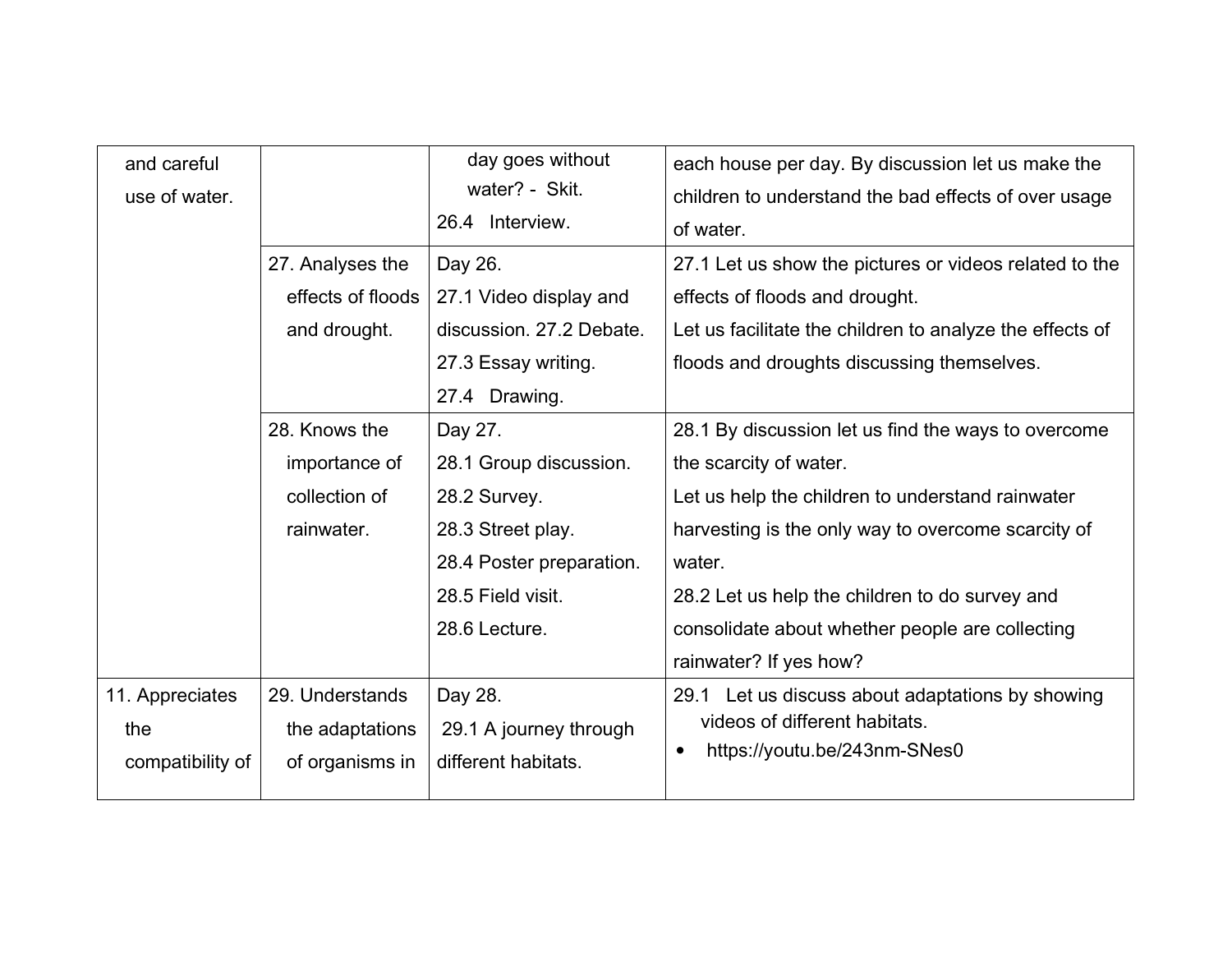| plants and   | their habitats. | 29.2 Observation and                     |                                                     |
|--------------|-----------------|------------------------------------------|-----------------------------------------------------|
| animals with |                 | discussion about different               |                                                     |
| environment. |                 | habitats in the local                    |                                                     |
|              |                 | environment.                             |                                                     |
|              |                 | 29.3 Preparation of                      |                                                     |
|              |                 | models of different                      |                                                     |
|              |                 | habitats.                                |                                                     |
|              |                 | 29.4 Picture collection of               |                                                     |
|              |                 | organisms living in                      |                                                     |
|              |                 | different habitats.                      |                                                     |
|              |                 | 29.4 Matching the                        |                                                     |
|              |                 | flashcards of habitats and<br>organisms. |                                                     |
|              | 30. Understands | Day 29.                                  | 30.1 Simple experiment to understand the process of |
|              | the process of  | 30.1 Experimental                        | photosynthesis:<br>Fill<br>a a                      |
|              | photosynthesis. | activity.                                | beaker with water and put                           |
|              |                 | 30.2 Drawing.                            | #<br>an aquatic plant in it. Put a                  |
|              |                 | 30.3 Chart display.                      | funnel inversely on the                             |
|              |                 |                                          | aquatic plant and fix a test                        |
|              |                 |                                          | tube to the edge of the                             |